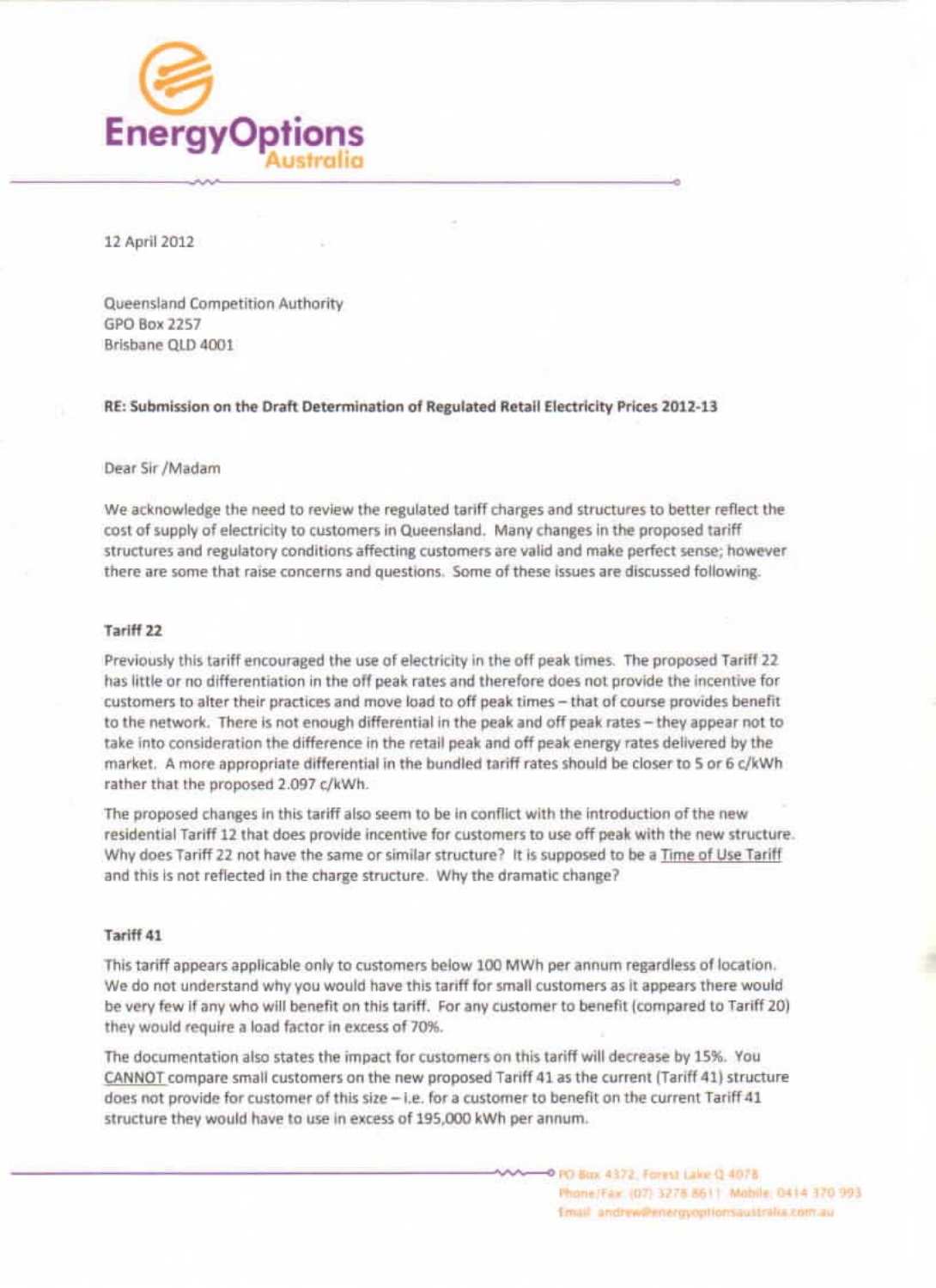Based on the assumptions used in the document (80000 kWh and 80 kW demand) the customer will see an average cost of over 40 c/kWh - see example below.

Energy - 80000 kWh per annum Demand - 80 kW per month

# Proposed Tariff 41 Charges

| Energy      | $= 80000 \times 9.811 c/kWh$<br>$=$ \$7,848.80                                         |
|-------------|----------------------------------------------------------------------------------------|
| Demand      | $= 80$ kW x \$19.703/kW per month<br>$= 80 \times $19.703 \times 12$<br>$= $18,914.88$ |
| Service Fee | $= 1705.714$ c/day x 365<br>$=$ 56225.86                                               |
|             | Total Charges = \$32,989.54                                                            |
|             | Average Cost = $41.2369$ c/kWh                                                         |

The apparent high average cost is partly due to the poor example provided which is not very typical of a customer's use (with such a poor load factor of less than 12%) however our view is the high Service Fee of \$17.05714 per day will not make this tariff suitable for any customer (even with a good load factor) and therefore we do not understand the purpose of this tariff or are we misinterpreting something? The structure makes sense in its current form but the charges do not.

#### Impact of Larger (below 100 MWh) Residential Customers

The assumption in the document is based on a high Tariff 11 user with 11,000 kWh per annum. As you may be aware there are many larger residential customers such as Bodies Corporate on the Residential Tariff 11 for their common areas that use significantly more than 11,000 kWh and in some cases well over 100,000 kWh per annum.

In relation to the Small Market customer, one average sized Body Corporate Management company we have worked with has approximately 200 Bodies Corporate who consume between 10 MWh and 100 MWh with many on Tariff 11. The total number of customers in this group could be well into the thousands in QLD.

The impact of the inclining block tariff for these customers will see increase between 12% and over 40% for the larger sites. Our concern here with the introduction of the new tariff is a significant price increase and the ability in particular of the Retailers and Network to be able to facilitate the change to a more appropriate tariff. This is based on our current experience where such changes can take 2 to 3 months or more to complete.

There is also a concern for customer's installations with plug in type meters - will the network have suitable Time of Use meters to replace the older single rate meters?

There is considerable concern with the clause in Tariff 22 where "Residential customers can only access this tariff providing it is in conjunction with a residential tariff at the same NMI". How does this impact on Bodies Corporate currently on Tariff 11 or 22?

Does this mean residential customer will not be able to access this tariff? Those already on Tariff 11 are not able to change to a more suitable tariff like Tariff 20 or Tariff 22 forcing larger Body Corporate customers to accept up to a possible 40% increase in charges. The alternative is Tariff 12 but again will the network companies be in a position to provide these meters?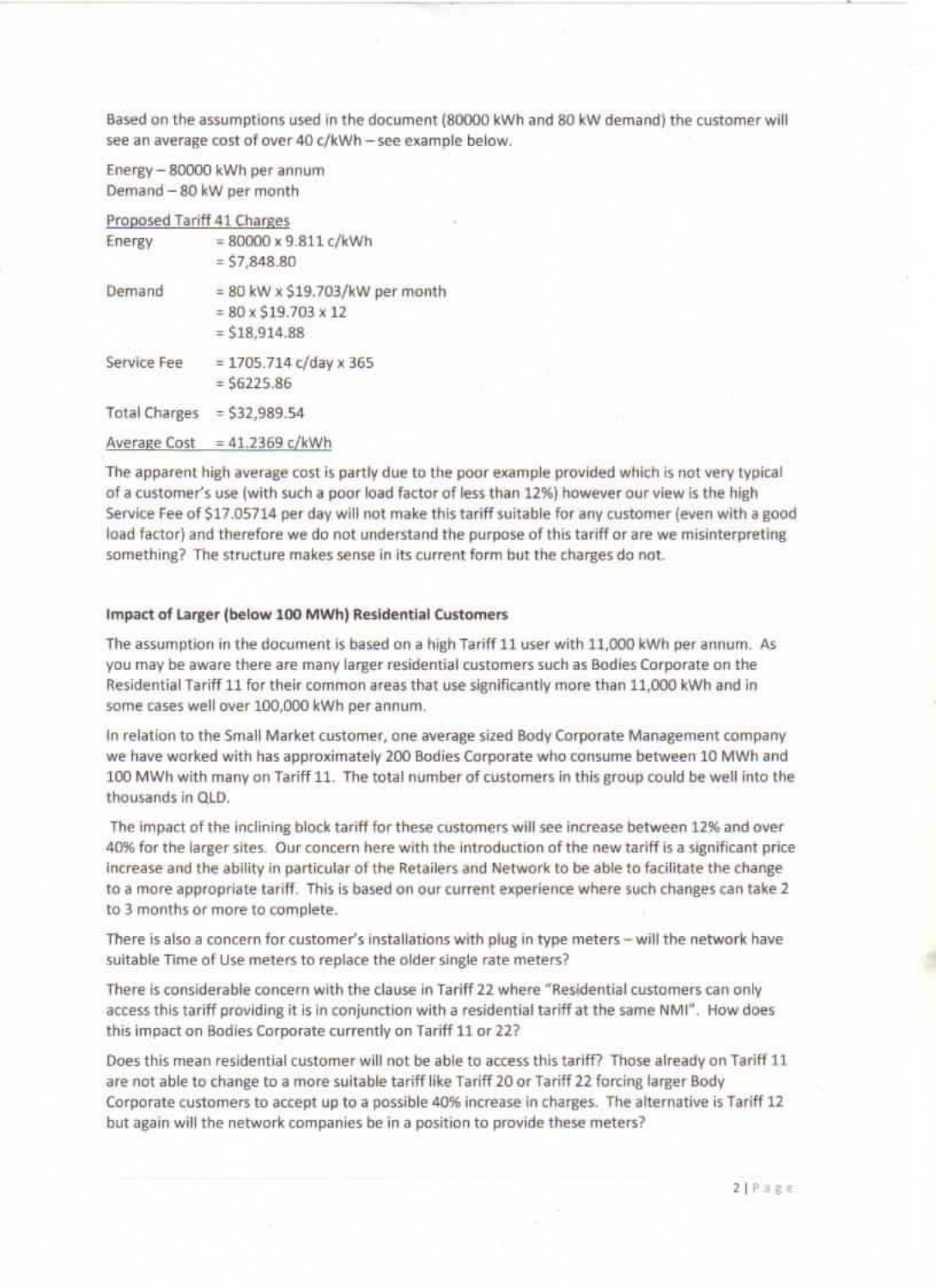Residential owners in these properties will be potentially impacted twice with a Tariff 11 increase for their residential accounts and with increased body corporate fees passed through. Has enough consideration been given to the impact on larger Residential "Small Market" customers and their options?

## Large Residential Customers

Do you include Bodies Corporate in this category? While we agree that there are generally greater benefits for larger customers of this type in negotiating a market contract, does a Body Corporate (in the Energex distribution area) have the right to remain on a regulated tariff? If so what tariff choice is available to them? Obviously Tariff 11 will not be suitable so is their only choice Tariff 12?

Also there are many large residential customers (i.e. Bodies Corporate) in the Ergon area currently supplied on Tariff 41 and 43. With the proposed tariff for "Business" customers does this mean residential customer do not have access? If so what are their choices?

### Impact of Removal of Benchmark Tariff for Large Market Embedded Customers in Energex Area

As you will be aware there are many bulk supply arrangements or embedded networks in Queensland - Bodies Corporate, Shopping Centres, Commercial Building, etc.

We understand the intention is to remove tariffs as a benchmark for all embedded tenants who consume over 100,000 MWh certainly for the Energex distribution area. Does this also apply to the Ergon distribution area as well?

We also understand the intention is for the landlord or owner to pass on the cost of electricity to the large tenants at the same cost the landlord or owner pays for electricity to the site (i.e. the average bulk price). This would be seen by all landlords and owners as a very uncommercial arrangement and unsustainable in the current tight retail and commercial environments.

Landlords and Owners are subject to additional costs in on supplying electricity to tenants such as but not limited to the following examples -

- . Employing billing companies to read meters and prepare invoices
- The cost of collection of payments
- . The cost of providing payments plans where tenants face hardship
- Bad debts incurred when a tenant goes out of business ٠
- Engaging consultant to assist with the negotiation of supply agreements ۰.
- Bank charges and interest charges due to the timing of payment of bulk electricity account ٠ and collection of payment from the tenant
- . Maintaining and providing billing data to tenants on request
- Meter repair, maintenance, compliance, etc. ٠
- ٠ Providing billing data

Another difficulty arises in delivering average cost billing due to the very poor performance of many retailers in delivering account on time. This can occur during the transfer to a new retailer with delays of several months being very common and with recent billing system changes some customer are still to be billed after six months.

We acknowledge that large customers should have similar rights to negotiate a better electricity supply arrangement with the landlord or owner in the same manner as any other customers outside of an embedded network.